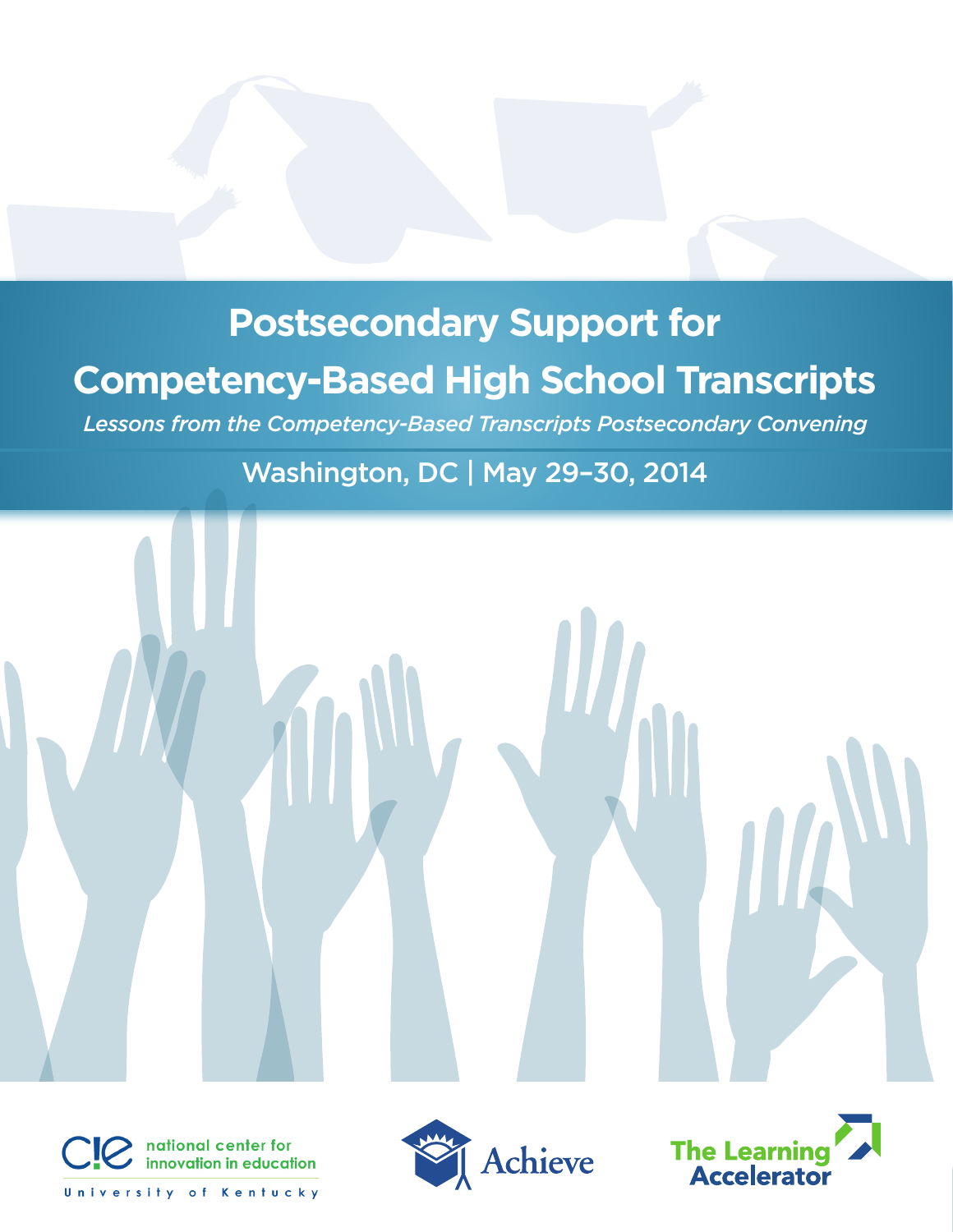# Postsecondary Support for Competency-Based High School Transcripts

*Lessons from the Competency-Based Transcripts Postsecondary Convening* Washington, DC | May 29–30, 2014

## **A Call to Action**

In December 2013, while attending Achieve's Annual State Leadership Team Meeting in Alexandria, VA, leaders from Connecticut, Maine, New Hampshire, Rhode Island and Vermont issued a call to action to create a national movement for postsecondary leaders to signal their support for proficiency-based and competency-based high school diplomas and transcripts. Achieve has been working to support 12 states, including the five New England states, in advancing their policy and practice through the Competency-Based Pathways (CBP) State Partnership. In response to this call to action, Achieve partnered with The Learning Accelerator and the Center for Innovation in Education to plan an initial convening of leaders and stakeholders from K–12 and postsecondary education — a convening designed to build guidance and recommendations for what it would take for postsecondary education to signal its support. The conversation that took place on May 29–30, 2014, in Washington, DC, was a first step in building this movement.

By partnering with The Learning Accelerator and the Center for Innovation in Education, Achieve was able to bring the best and most current thinking to support the states' call to action. The Learning Accelerator, as part of its mission to pave the way forward for districts in implementing blended learning, was already exploring the issue of postsecondary endorsement of competency-based high school transcripts. The Center for Innovation in Education at the University of Kentucky, as part of its work to support Innovation Lab Network states, was already convening K–12 and postsecondary leaders to discuss a range of cross-cutting issues, including transcripts, that are pertinent to the transition to competency-based education.

#### **Momentum for CBP**

Across the nation, schools and districts that are transitioning to competency- or proficiency-based approaches to learning have faced a common challenge: concern from parents that their children will be disadvantaged in the college admissions, placement or scholarship process if their transcripts do not follow the traditional format, including standard grade point averages and letter grades. New England states, among the pioneers in promoting competency- or proficiency-based approaches to learning, have been working together through the New England Secondary Schools Consortium (NESSC) to address this concern and provide evidence to parents that their children will not be disadvantaged when they transition to college. Through the Collegiate Endorsement of Proficiency-Based Learning process, NESSC states drafted endorsement language and secured signatories from all public colleges and

universities in Connecticut, Maine, New Hampshire, Rhode Island and Vermont as well as several private colleges. While these endorsements have been very beneficial in easing parents' concerns, districts and schools continue to face questions from parents whose children aim to attend college outside of New England or in private colleges. The five New England states, therefore, have strong interest in finding a way for public and private colleges and universities across the nation to indicate that competency- or proficiency-based transcripts will not disadvantage students in the admissions, placement or scholarship process. Other states outside of New England that are working to advance competency-based pathways, such as Colorado, Delaware, Kentucky, Michigan, Ohio and Oregon, share this interest.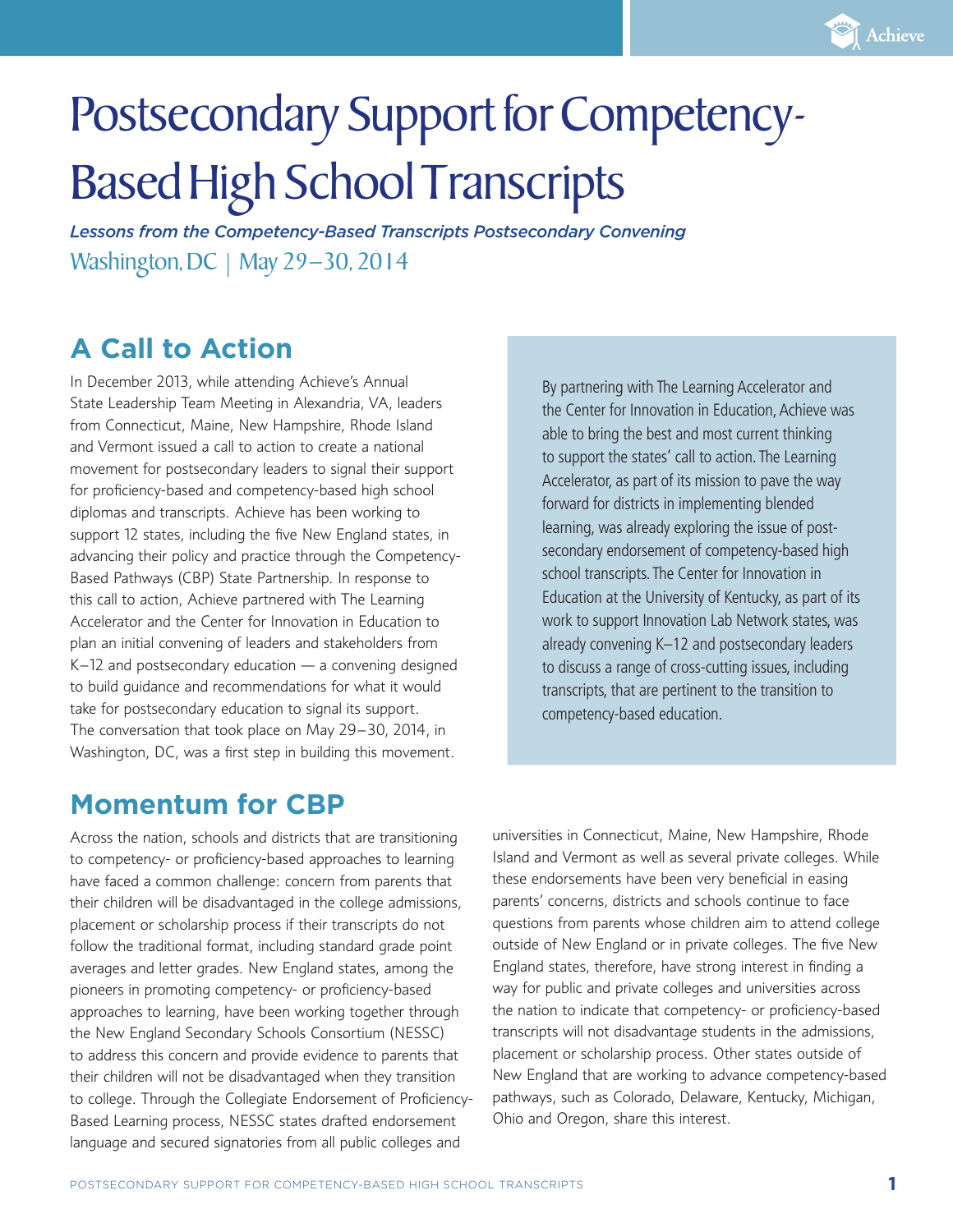## **Building the Foundation of Awareness and Understanding**

The intent behind the convening was to have state leaders from K–12 and postsecondary education, as well as national leaders and experts on postsecondary education, provide guidance and recommendations about what would be needed for postsecondary education to signal its support for competency- or proficiency-based transcripts. For instance, participants would answer a number of questions such as:

- What information would postsecondary leaders need about CBP and transcripts?
- Who are the postsecondary leaders in systems or institutions that need to be engaged (e.g., admissions officers, registrars, provost or deans), and who would need to sign on to an endorsement?
- Who are the best people to be sharing information with postsecondary leaders for an endorsement?
- Should the endorsement language be neutral, expressing that students will not be disadvantaged if they have a competency- or proficiency-based transcript, or should it indicate a preference for competency- or proficiency-based transcripts and learning?
- Should the endorsement process scale out institution by institution, state by state and expand beyond New England to other regions, or is there a way to leverage existing national postsecondary groups to gain endorsements?

To begin the process of answering these questions, it was clear that the convening would need to raise awareness and understanding of competency- or proficiency-based learning among participants, clarify why high school transcripts may not follow traditional formats, and share what lessons have been learned through the NESSC Collegiate Endorsement process. To inform the agenda for the meeting, the partner organizations conducted interviews with postsecondary leaders familiar with the issues and the NESSC process, as well as K–12 leaders and educators who had been addressing the issues directly with parents and students. Based on information gleaned from the interviews, the organizations invited participants from a school district in Maine (Virgel Hammonds, superintendent, and Steve Levoie, principal, Richmond Middle/High School, Regional School Unit 2) to illuminate what proficiency-based learning and transcripts look like and their experiences communicating

with parents. Leaders from the Great Schools Partnership, which supports the NESSC (Mark Kostin, associate director, and J. Duke Albanese, senior policy advisor) were joined by a postsecondary leader who signed on to the endorsement and is transforming her own institution to proficiency-based learning (Linda Schott, president, University of Maine at Presque Isle) to share their lessons learned from the Collegiate Endorsement process.

Following these presentations, Scott Ellis and Jennifer Wolfe from The Learning Accelerator led the group in reflecting on what they had learned so they could begin to provide guidance and recommendations to inform the next steps in the process.

In addition to the invited presenters, leaders from K–12 and postsecondary education from 10 states as well as representatives from 11 national organizations and foundations participated and actively contributed to the conversation, bringing their own experiences and insights to bear on guidance and recommendations (see participant list below).

### **Key Points from the Discussions**

There were several key lessons that presenters shared and findings that emerged from discussions:

- Postsecondary leaders in attendance agreed that their institutions review a wide variety of high school transcripts. They also agreed that competency- or proficiency-based transcripts do not present a concern and may be preferable given their increased transparency about what students know and are able to do.
- Postsecondary leaders find that it is helpful when high schools include school profiles with their transcripts to explain their school's program, the organization of course/ standards content and the grading system. Great Schools Partnership has designed an exemplar school profile and transcript to assist schools in doing so.
- The process of seeking endorsements from postsecondary systems or institutions can be challenging as it is often unclear which leaders within a system or institution are the right ones to engage. To address this challenge, it is helpful to have champions who open doors to the right people in a system or institution who need to learn the information and sign on. Relationships within and across New England states were instrumental in the endorsement process, so as the scale grows it will be imperative to find ways to maximize existing relationships and networks.